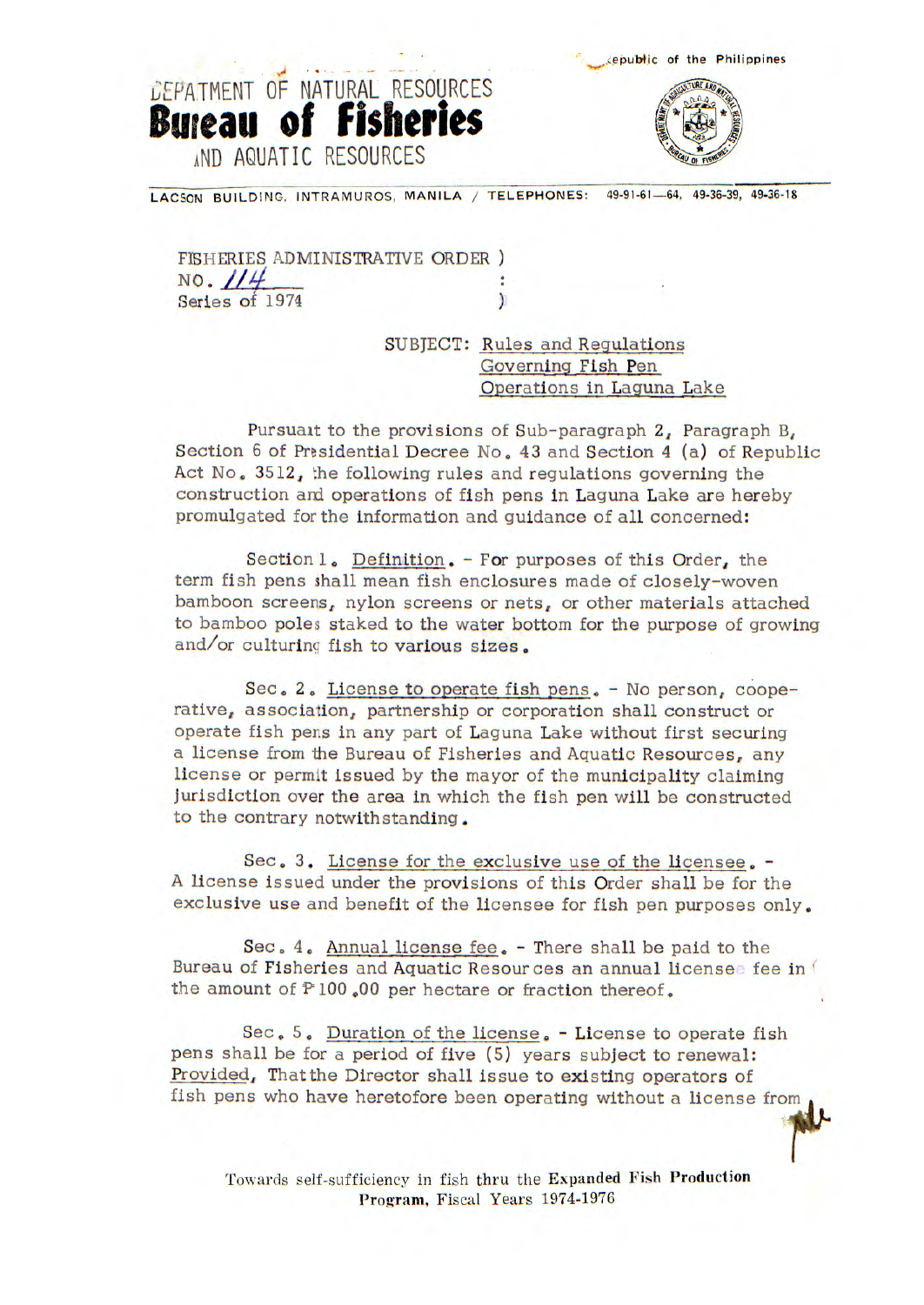the Bureau, except those operating in the fish sanctuary or designated sea lanes, a temporary license for a period not exceeding three (3) years to enable said operators to secure a loan from the Development Bank of the Philippines or any government financial institution, to rehabilitate their destroyed/damaged fish pens, and to restructure his fish pen to conform with the requirements prescribed in this Order: Provided, Further, That it shall be a condition to the grant of the temporary license that the fish pen is restructured not later than December 31, 1977

Sec. 6. Who are entitled to construct and operate fish pens. The following may apply for a license to construct and operate a fish pen:

- (a) Citizens of the Philippines, with priority to bonafide residents of the locality where the area is located; and
- (b) Cooperatives, associations, partnerships or corporations duly registered under the laws of the Philippines at least 60% of the capital stock of which belongs wholly to citizens of the Philippines.

Sec. 7. Restrictions. -

- (a) Fish pen site No fish pen shall be constructed within thirty (30) meters of another fish pen, nor inside the sea lane or beyond the fish pen belt established by the Bureau of Fisheries and Aquatic Resources. Only light materials shall be used In the construction of the fish pens.
- (b) Size of fish pen
	- 1. For individuals Not more than a total of 10 hectares.
	- 2. For corporations, associations, partnerships or cooperatives - Not more than a total of 50 hectares.
	- 3. The provisions of the preceding paragraphs 1 and 2 notwithstanding, the Secretary may, upon |L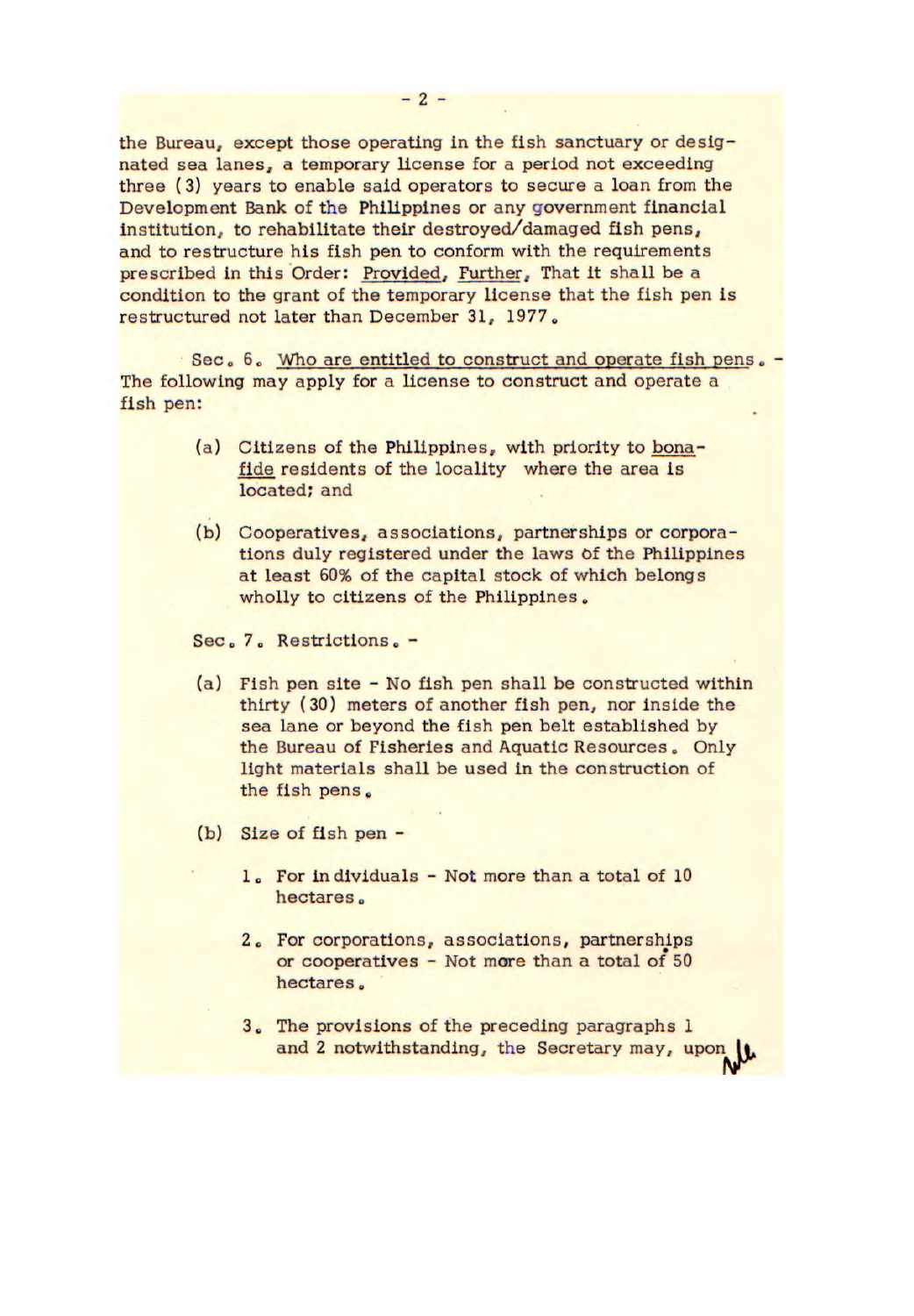the recommendation of the Director, Increase or decrease the area that may be granted for reasons of public Interests, taking into consideration (1) the financial capacity and/or qualification of the applicant; (2) the socioeconomic importance of the project or Industry for which the area is applied; and (3) the existence of other applicants for license In the place where the area applied for is located.

- (c) No fish pen shall be constructed as to obstruct free navigation in the lake.
- (d) Subject to the rights of a mortgagee, if any, the Director may, at any time and when public Interests so require, or for Justifiable reasons, among which are the violations of the conditions of the license and pertinent rules and regulations, reduce or alter the area covered by the license or change or modify the terms and conditions thereof, or terminate the license at an earlier date.

Sec. 8, Obligations of licensee. -

- (a) The fish pen licensee shall comply with all pertinent existing laws, rules and regulations, as well as those which may hereafter be promulgated.
- (b) He shall assume responsibility for any and all acts of his agents, employees, or laborers in the construction, management or operation of the fish pen.
- (c) Upon the cessation or termination of the operation for any reason, the licensee shall remove at his own expense all stakes used in the construction of the fish pen and his failure to do so shall make him liable under Section 11 hereof, and the expenses for the removal of the stakes shall be chargeable against him.

Sec. 9. Rights of creditor. - In the event of foreclosure upon failure of the operator to pay a loan, if financing is secured, Nr